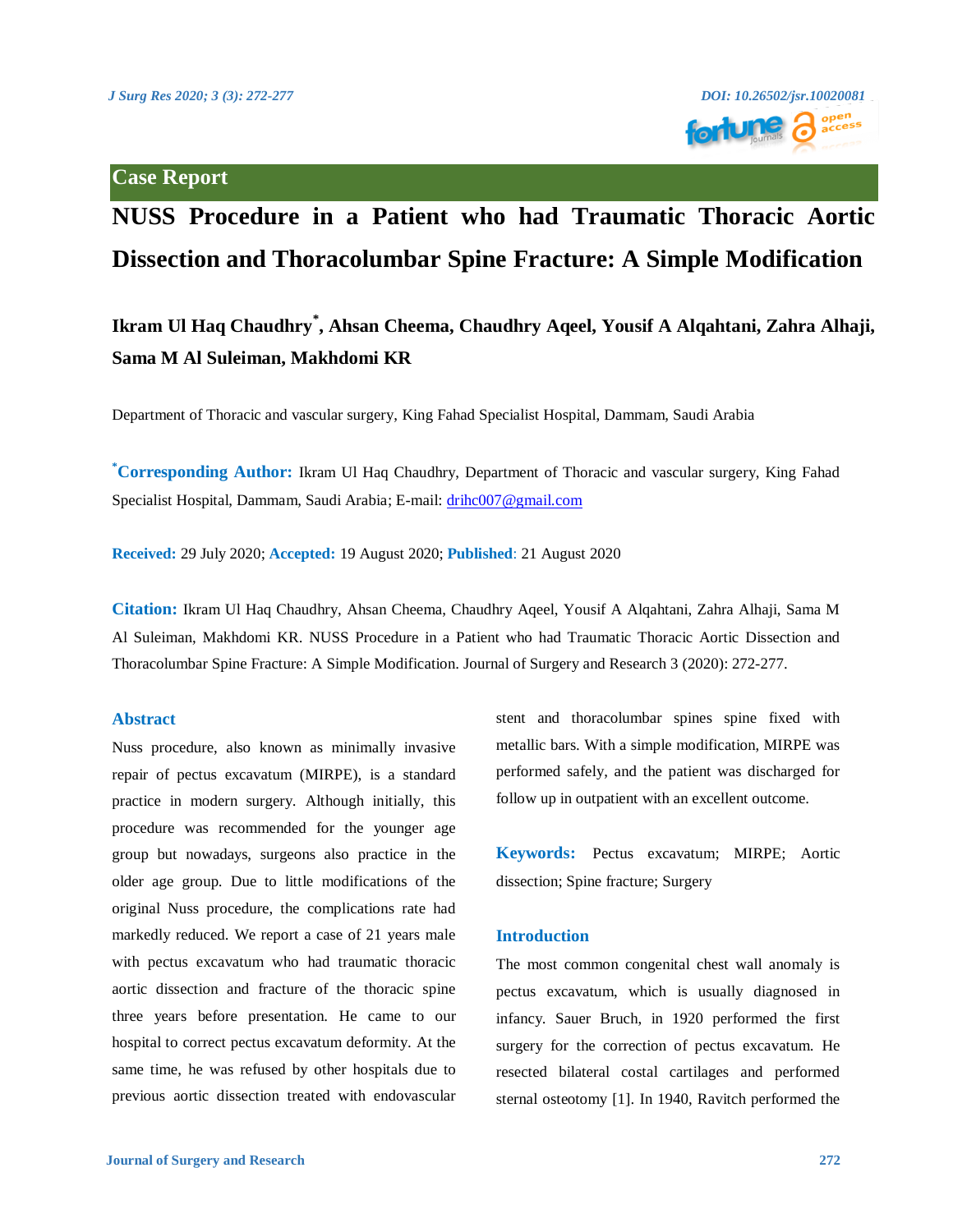#### *J Surg Res 2020; 3 (3): 272-277 DOI: 10.26502/jsr.10020081*

first correction of pectus excavatum based on the same principle [2]. Donald Russ introduced in the late 1980s a new technique for the correction of pectus excavatum called Nuss procedure [3]. Then later on in 1997 at an American pediatric surgery meeting, he presented his technique of MIRPE [4]. Further modification was introduced by Croitoru et al. named as modified Nuss procedure [5].

### **Case**

A 21year-old male known case of pectus excavatum since birth underwent a Road Traffic Accident (RTA) three years ago and sustained thoracic aortic dissection and fracture of the thoracic spine. Aortic dissection was managed with two endovascular stents, and thoracic spines fractures were fixed with screws and rods, He was referred to our hospital for correction of pectus excavatum. CT sac of the thorax showed severe pectus excavatum with a hilar index 4.6. Figure 1(A). Echocardiogram (ECHO) was normal. Our vascular surgeon advised for CT Angiography of chest preoperatively to evaluate the stent position Figure 1(B) Basic blood investigation total blood count, liver and renal panel were within the normal range.

Prior to the induction of general anesthesia patient had an epidural catheter, urinary catheter, an arterial line, and then was intubated using a single-lumen tube. The patient was positioned on the right side of the table in a supine position with both arms in an abducted position. Prophylactic intravenous antibiotics are administered preoperatively and continued for three days postoperatively. We use Tazocin 4.5gm at induction, and three doses postoperatively. As for standard MIRPE, midaxillary points and maximum points close to deformity were marked as shown in

Figure 1. At the right lateral side of the chest wall just above the level of the nipples, a small incision is made for placement of a trocar for a 5-mm rigid thoracoscopy to gain optimal view during the whole procedure. The thoracoscope was inserted during apnea, and the deepest point of the pectus excavatum could not be identified because there were dense adhesions. Potential intercostal spaces for bar placement are marked on the skin just medially to the highest point of the deformity on both sides. A template bar was used to determine the optimal bar size and shape, and the bar was shaped accordingly. Incisions were made bilaterally, and a subcutaneous tunnel was created on each side of the chest wall as there were dense adhesions due to previous traumatic injuries we modified the technique. At the highest point, we made the incision and inserted an index finger on each side and dissected medially, so both fingers touch each other and then.

Then introducer was inserted through the incision made on the right side in the midaxillary line. It was passed subcutaneously through the chest wall into the pleural cavity through the intercostal space used for finger dissection. Under the guidance of the thoracoscope, the introducer was carefully passed retrosternal through the anterior mediastinal soft tissue to the left pleural cavity, very carefully in front of the pericardium to the subcutaneously tunneled left side. This maneuver was performed during apnea. The introducer was lifted while pressing down the caudal rib curvatures to reform the chest wall. A ribbon tape was inserted through the eyelet of the introducer, and introducer was retracted. The pectus bar was attached to the ligature and pulled through the tunnel in an upside-down position with the convex side facing the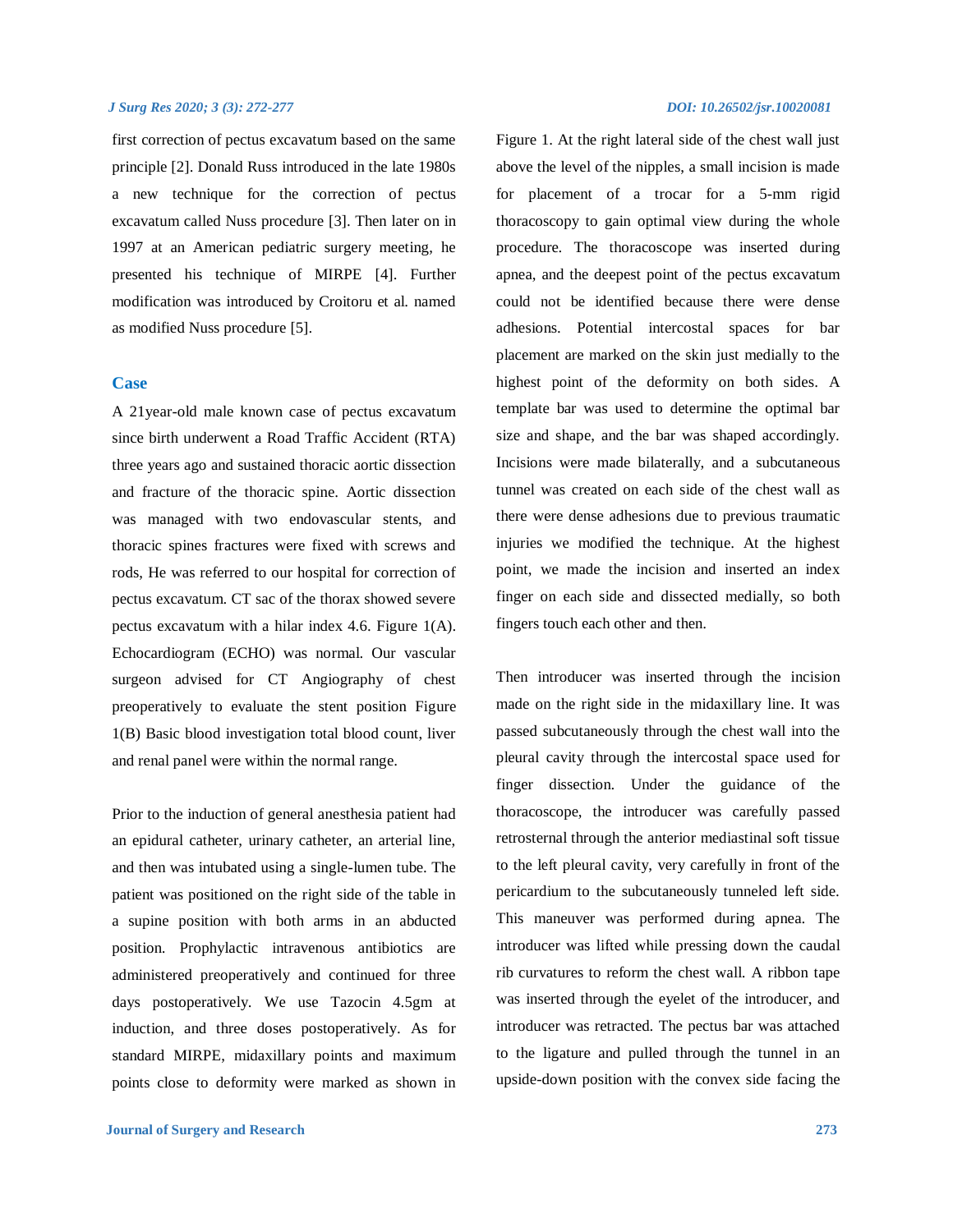### *J Surg Res 2020; 3 (3): 272-277 DOI: 10.26502/jsr.10020081*

pericardium. The tap was removed. The bar was flipped 180 degrees to the correct location. The flipping was done in a clockwise direction for the surgeon on the right side and counterclockwise for the assistant on the left side of the patient. To avoid cardiac injury. The stabilizer was mounted on each side to stabilize rod, and pins were inserted in stabilizer to prevent Bar rotation in the future. Some surgeons use wires to fix the stabilizer for this purpose. The bar rests on two ribs on the right side, and on the left side, the stabilizer also rests on two ribs, thus ensuring stability and minimizing the risk of stripping the intercostal muscles. Figure 2 The incisions were then closed in 3 layers with a monofilament suture.

Through the camera, port pneumothorax was drained using chest drain in water seal while lungs were inflated and kept in expansion for a few seconds. Patient post-operative recovery was uneventful he was discharged for follow up in outpatient, his pre and post-operative photographs are shown in Figure 3  $(A, B & CD)$ .



**Figure 1:** (A) Computed tomogram of the Thorax [Axial] view showing the severity of the Pectus Excavatum. Heller Index: 4.6 (B) Sagittal view showing post traumatic aortic dissection, endovascular stent. (C) 3-D reconstruction of the thoracic scan showing post traumatic thoracolumbar spine fixation with steel rods. (D) Another sagittal view of the thorax showing the severity of chest wall deformity.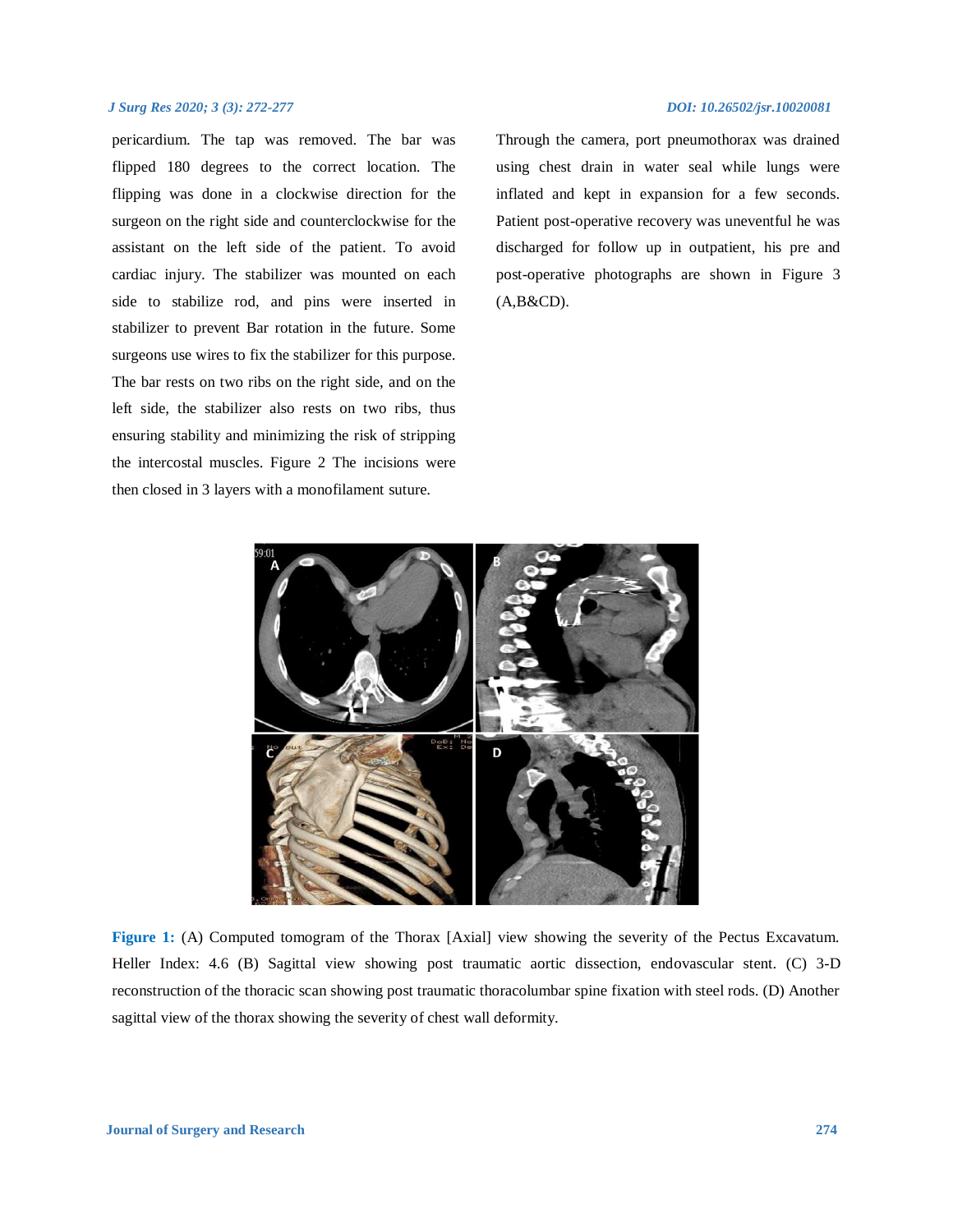

**Figure 2:** (A) & ( B), Post-operative Chest Radiographs Anterior and Lateral views showing the position of NUSS Bar and thoracolumbar spine fixation and endovascular graft in thoracic aorta.



**Figure 3:** (A) & (B) Digital photographs of the patient Front & side views prior to the MIRPE. (C) & (D) Digital photographs of the patient Front & side views after the MIRPE. [Informed consent obtained from the patient for publication purpose].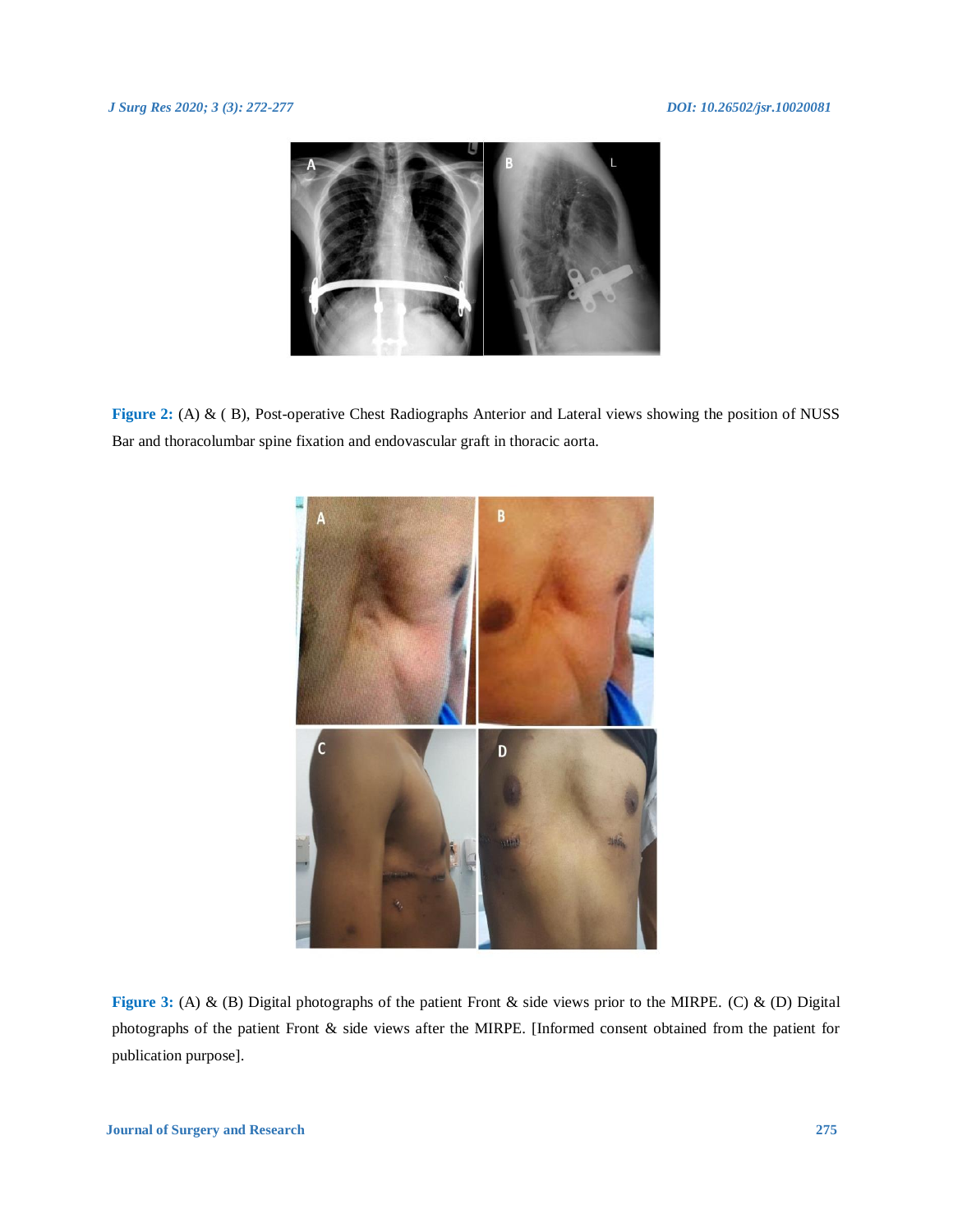### **Discussion**

There are many methods for remodeling of congenital chest wall deformity pectus excavatum chest wall. Initially, Ravitch and modified Ravitch gained popularity, but with the advent of MIRPE by Nuss, now the Ravitch operation is only used for selective cases.

Historically Ravitch procedure has good results, but its drawbacks are post-operative chest wall growth and instability due to extensive perichondral dissection and resection of abnormal cartilages. Also, it is a long surgical procedure and demands hospitalization for pain management. Physical activity is severely restricted for several months as the costal cartilages slowly grow back together [6]. The ideal age for the MIRPE is between 6-12 years because, in adults, there is more risk of bar displacement. But with the more refinements and new stabilizer, this problem is much resolved. Beatrix et al. did a prospective observational study about NUSS procedure in 129 adult patients between 2002-2014, 87.6% were male, and the median age at surgery was 21, and the media hilar index was 4.8. They reported overall morbidity was 14.7%, the most frequent complication was bar displacement (7%), and 97.6% of patients were satisfied with cosmetic results [7]. Ohno et al. in 2003 also reported that bar displacement is more in adults as compared to younger age group [8]. Colin et al. also reported in favor of NUSS procedure in adults can provide satisfactory results [9]. The Ravitch procedure is much recommended in selective adult patients as this provides reasonable physiologic and cosmetic satisfaction. Surgery of pectus excavatum (PE) is challenging and requires the insertion of a retrosternal metallic bar, which, in turn, demands blunt dissection

in the mediastinum. The operation becomes even more taxing when there are adhesions in the chest, as was the case in our patient. The Aortic dissection was treated with Aortic stent-graft. Thirty-three percent of the patients who undergo thoracic aortic stent grafting develop Post Implantation Syndrome (PIS) [10-12], which is a clinical and biochemical expression of the inflammatory response following stent grafting. Apart from other injuries, including paraplegia from the RTA, he had a dissection of his Descending Thoracic Aorta, which was treated with Endovascular Stent Graft. Both the RTA and Stent graft can give rise to adhesions. It is well known that any amount of blood leaked; within or outside the arterial wall is a very strong irritant and causes intense inflammation. There are many series and papers about MIRPE in the medical literature about its efficacy, risks, and benefits in the younger and older age group.

Our patient had a dissection of the thoracic aorta that was treated with a thoracic aortic stent-graft, which causes (PIS), which is an additional cause of aortic wall inflammation. He also had surgery for thoracolumbar spine fractures leading to inflammation and adhesions. MIRPE in this patient was a real challenge, but simple two-finger blunt dissection made this procedure very safe. In conclusion, to the best of our knowledge, this is the first case of MIRPE in a patient with traumatic thoracic aortic dissection and thoracolumbar spine fracture. Using our simple modification technique, MIRPE can be performed safely in patients with thoracic aortic dissection and thoracic spine fracture.